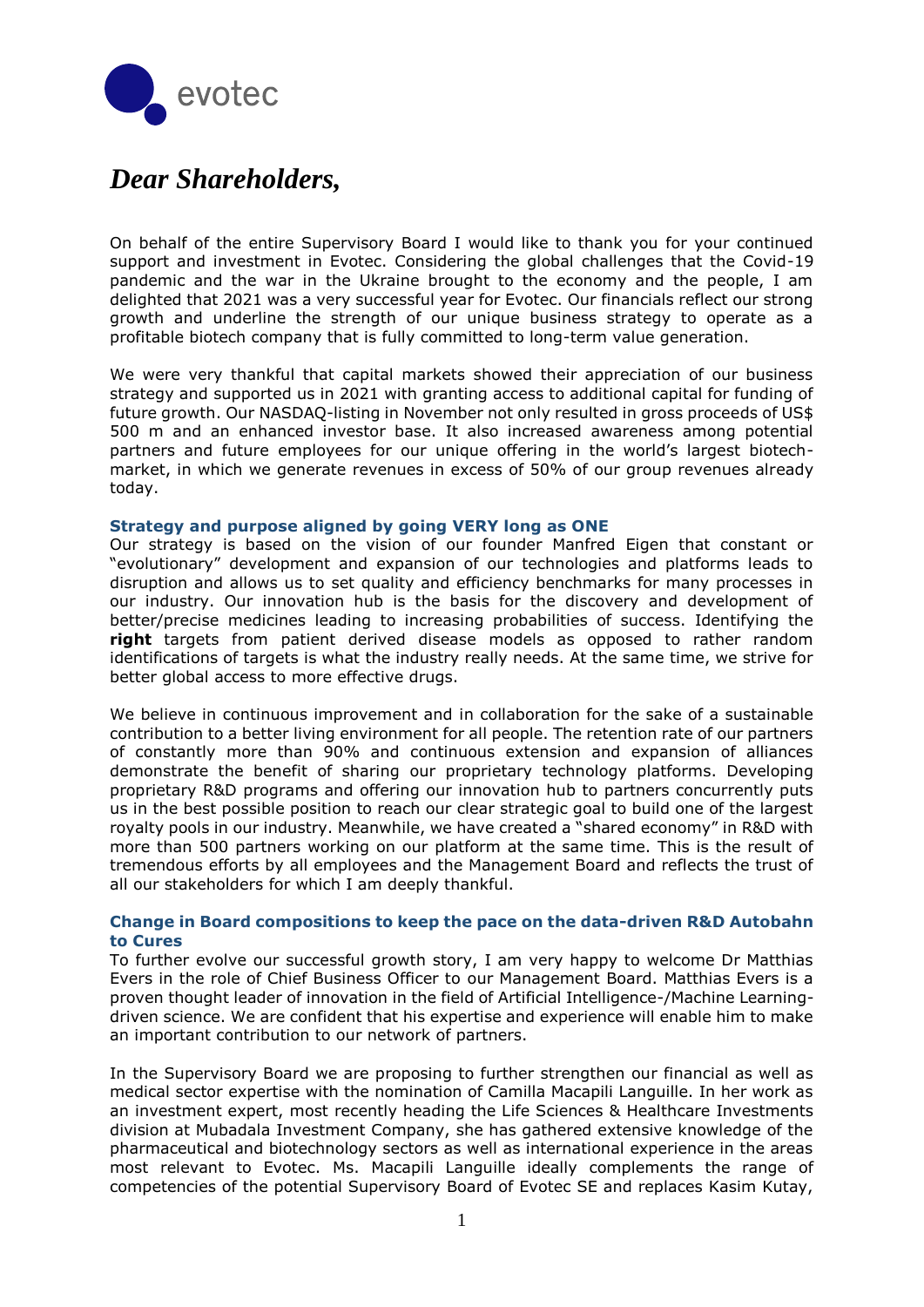

who will retire from the Supervisory Board on 22 June 2022. I also want to take this opportunity to thank Kasim Kutay for his valued contribution to Evotec.

#### **Supervisory Board Engagement**

Evotec places great emphasis on a continuous dialog with financial analysts and investors. Our Management Board and the Investor Relations team engage regularly with the investor community. We have analyzed thoroughly results from our 2021 Annual General Meeting ("AGM") and implemented the learnings into a structured re-design process of the management remuneration scheme. We then reached out to our main shareholders to discuss our thoughts well ahead of this year's AGM as an additional measure to intensify the dialog with portfolio managers and stewardship desks of our institutional investor base.

At the beginning of 2022 for the first time, I have had the opportunity to engage directly with some of our largest institutional investors as well as all relevant proxy advisors. Institutional investors represent more than 20% of our share capital, in addition to our core shareholders Novo A/S and Mubadala Investment Company, representing more than 17%. We discussed our remuneration scheme and potential areas of improvement, explained the composition of our Supervisory Board in the context of our target profile as well as our sustainability strategy. The presentation is available to all our shareholders (please find the presentation *[here](https://www.evotec.com/en/investor-relations/publications)*).

I very much appreciate the open and constructive conversations we had which genuinely helped to build our new management remuneration scheme. This is now aligned with our strategy, reflects the expectations of our investors and sets the right incentives for our Management Board. We have carefully considered previous concerns and propose at the upcoming AGM a new system with redesigned LTI performance metrics to ensure that high payouts only materialize in case of a strong increase in company value and with an extended vesting schedule of four years and thus significant shareholder benefit. Shareholding guidelines as well as a deferral of the short-term incentive will be implemented to ensure further alignment of management and shareholder interests. Transparency has been increased and we eliminated discretionary elements as well as the restricted share plan for the Management Board. In addition, we decreased the maximum compensation levels while maintaining target remuneration levels, which were found reasonable compared to both, German and international peers. Further information can be found in our remuneration report (published *[here](https://www.evotec.com/en/investor-relations/governance)*).

#### **Progress on our Sustainability Roadmap**

ESG is part of Evotec's DNA as our vision and business model is to improve health and well-being around the globe, and therefore directly targets the third Sustainable Development Goal ("SDG") of the United Nations. We at Evotec are fully committed not only to SDG 3 but to all aspects of sustainability. Our new remuneration scheme provides for ambitious personal ESG targets holding our Management Board accountable. We are on our way to set measurable targets around climate change, waste reduction and responsible use of scarce and valuable resources. We focus on diversity, equity and inclusion among our people recognizing that the diversity of our people is our strength. We are committed to a work environment of trust, safety, respect and integrity in which we foster creativity and where our people can bring their full self to the work place and thrive. There is still a lot to do and we are only starting to join forces and design Evotec's sustainability roadmap, jointly with a newly formed ESG sub-committee of the Supervisory Board. The encouragement, support and empowerment of both the Management Board and the Supervisory Board will allow us to continuously learn and go far, and we will continue to report on our progress and achievements.

We are sourcing 100% renewable energy since January 2021 at all German sites, we decided to replace heating system in building B95 in Abingdon (est. CO2e savings of